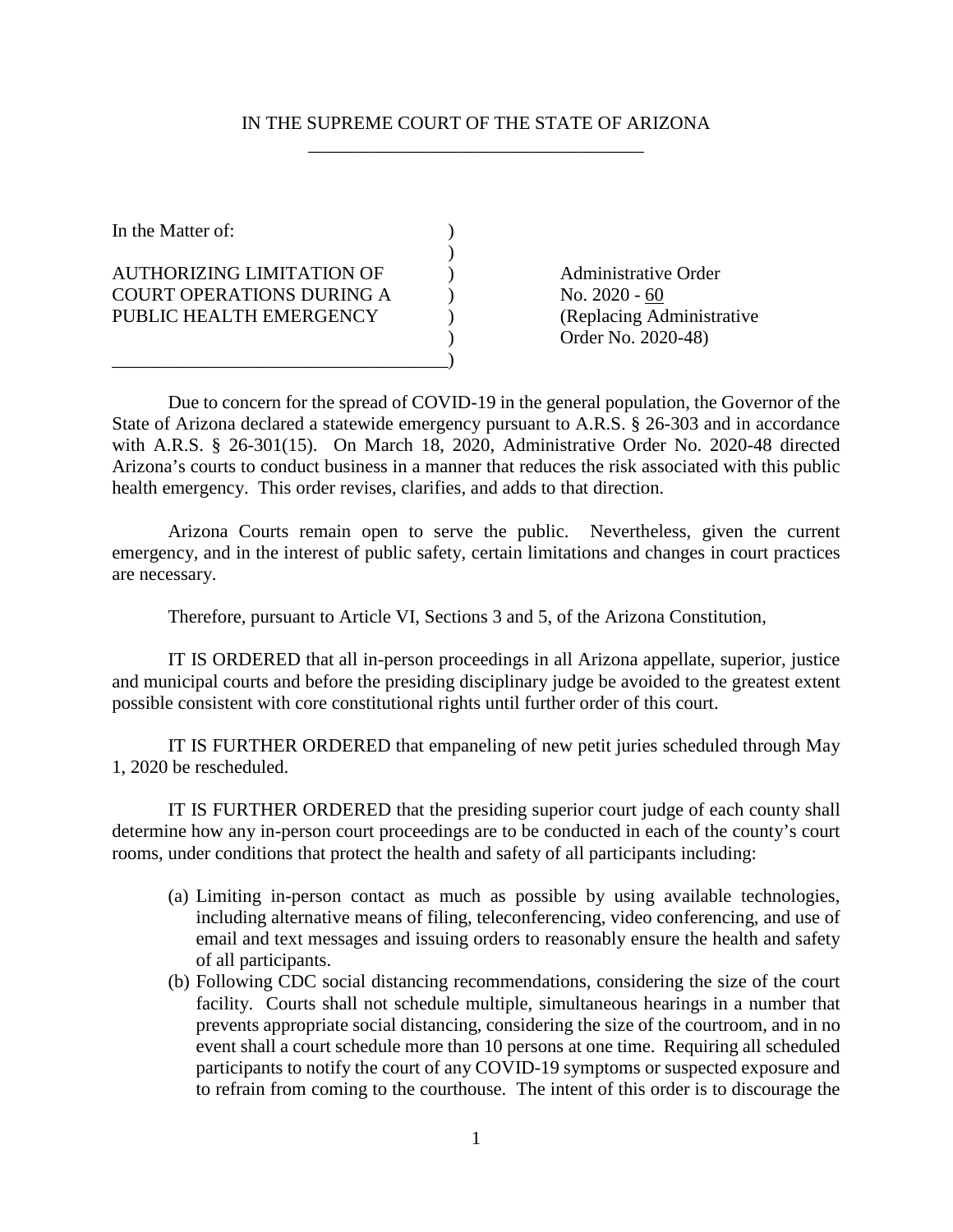use of large group scheduling of court hearings. However, in extraordinary circumstances, and with appropriate precautions, the presiding judge may authorize groups larger than 10 but in no event larger than 25.

- (c) Limiting any required in-person proceedings to attorneys, parties, victims, witnesses, jurors, court personnel, and other necessary persons, where necessary to maintain the recommended social distancing within a court facility, and authorizing trial judges to make reasonable orders to ensure the health and safety of hearing participants consistent with the parties' right to due process of law.
- (d) Liberally granting continuances and additional accommodations to parties, witnesses, attorneys, jurors and others with business before the courts who are at a high risk of illness from COVID-19.

IT IS FURTHER ORDERED that the presiding superior court judge continue to meet with local criminal justice system stakeholders to coordinate how best to handle criminal proceedings, including grand jury proceedings, for the duration of this health emergency.

IT IS FURTHER ORDERED that, until further order, the presiding superior court judge of each county is authorized to adopt or suspend any local rules and orders needed to address the current public health emergency in cooperation with public health officials and to take any reasonable action that the circumstances require to enable necessary operations of the superior, justice and municipal courts in each county.

IT IS FURTHER ORDERED that any court rule that impedes a judge's or court clerk's ability to use available technologies to eliminate or limit in-person contact in the conduct of court business is suspended through May 1, 2020, except such suspension is subject to constitutional requirements. Judges may hold ex parte hearings on orders of protection telephonically.

IT IS FURTHER ORDERED that if it becomes necessary to close court offices to the public during the period of suspension, these offices shall remain accessible to the public by telephone and email during their regular business hours to the greatest extent possible, including using drop boxes for documents that cannot be e-filed.

IT IS FURTHER ORDERED that for the period March 18, 2020 through May 1, 2020 if a judge is unable to rule on a pending matter due to illness or is otherwise unable to work, the judge is deemed to be physically disabled and therefore that period is excluded from the calculation of the 60 days from the date of submission in which a matter must be determined under ARS § 12- 128.01 or § 11-424.02.

IT IS FURTHER ORDERED that the period March 18, 2020 through May 1, 2020:

 (a) Is excluded from calculation of time under rule provisions and statutory procedures that require court proceedings to be held within a specific period of time, including Rule 8, Rules of Criminal Procedure; Rules 17, 79 and 100, Rules of Procedure for the Juvenile Court; Rules 2 and 3, Rules of Procedure in Eviction Actions and Rule 38.1(d)(2), Rules of Civil Procedure. A judge, pursuant to Rule 8, may extend this exclusion of time in criminal cases, for good cause.